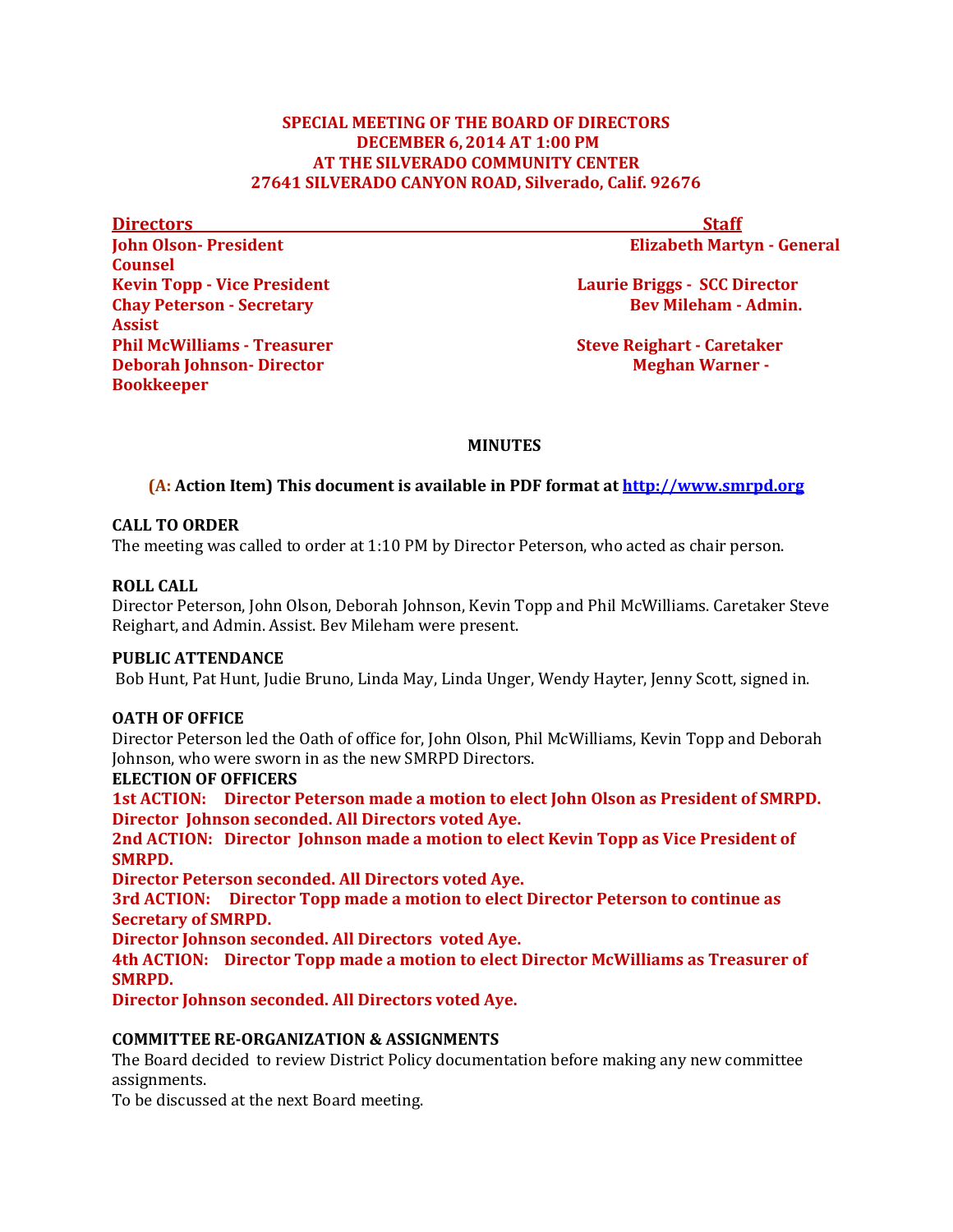#### **TRANSFER OF RESPONSIBILITIES**

**1.Bank Account: discuss and possibly change two signature check requirement.**

**5th ACTION: Director McWilliams made a motion to adopt Resolution 120614-1 that designates authorized SMRPD Signers for all SMRPD Bank of America Checking Accounts and removes previous signatories. The Board hereby Resolves that all SMRPD Directors, John Olson, Deborah Johnson, Phil McWilliams, Kevin Topp and Chalynn Peterson, are authorized to complete the required Bank of America application to become signatories on all SMRPD checking accounts. A Director's signature shall be required on each check written against the account. The names of all previous Directors shall be removed the signature cards. Director Topp seconded. A Roll Call Vote was taken. All Directors voted Aye. 2.Transmittal Payment Requests**

**6th ACTION: Director McWilliams made a motion to adopt Resolution 120614-2 that designates authorized SMRPD signers for Transmittal Payment requests submitted to the Orange County Auditor-Controller: the Board hereby resolves that all SMRPD Directors, John Olson, Deborah Johnson, Phil McWilliams, Kevin Topp and Chalynn Peterson, shall be registered per applicable County procedures to sign SMRPD payment transmittals. The names of all previous Directors shall be removed from the signature cards. Director Topp seconded. A Roll Call Vote was taken. All Directors voted Aye.**

**3. Transfer of Web site, Facebook etc. - no action taken**

**4. ISDOC and CSDA MEMBERSHIP - no action taken**

**5. Ethics training - no action taken**

**FACILITIES**

**1. Discussion of finding a new janitorial service - no action taken**

**2. Repair list and priorities - no action taken**

**CHILDRENS CENTER DIRECTORS REPORT**

SCC Financial history

|            | 2012-2013          | <b>Fall 2013</b>            | Jan-Sept. 2014    Oct 2014    Nov. 2014 |                   |                           |
|------------|--------------------|-----------------------------|-----------------------------------------|-------------------|---------------------------|
|            | Tuition 7,790/mo   | 6,592/mo                    | 4,270/mo                                | 2,838/mo 3,303/mo |                           |
| Exp.       | 9,716/mo 10,112/mo |                             | 9,736/mo                                | 9,259/mo 6,345/mo |                           |
| <b>GAP</b> |                    | $(1,926/mol)$ $(3,520/mol)$ | (5,466/mo)                              |                   | $(6,369/mo)$ $(3,042/mo)$ |

Since Aimee left summer 2013, SMRPD has had to subsidize the SCC a total of \$55,600 -reflected on the Quick Report run on 12/02/14. This is on top of already accrued loan obligation of nearly \$65,798 for period pre-dating Aimee's departure. That earlier sum took many years to accumulate, and for 8 years or so no loans made until Aimee left. Total now stands at \$121,398.21. The monthly loan accrual for August-October was 5.2k, 5.5k, and 5k. Average loan amount over last 15 months has been approximately \$3,500 a month, but the amounts of the deficit or gap has been growing since Aimee left, and particularly since Jenny Scott, a long time local teacher, was fired.

Grant money and fund raising money from things such as the chili cook-off have helped, but not close to breaking even. Chart on the board shows three trend lines-Tuition-which is key sign of financial health, and parental support of the program-is in blue. This line shows how much our parents support the center, with their monthly checks for services. Our customer demand. We have gone from nearly 8k to just 2-3k in monthly tuition. Meanwhile, the red line shows expenses per month in keeping the doors open for a licensed facility to care for children-preschool primarily, but also school age.

Even with severe drop off-have a relatively fixed month expense-between around 9.5k and 10k.